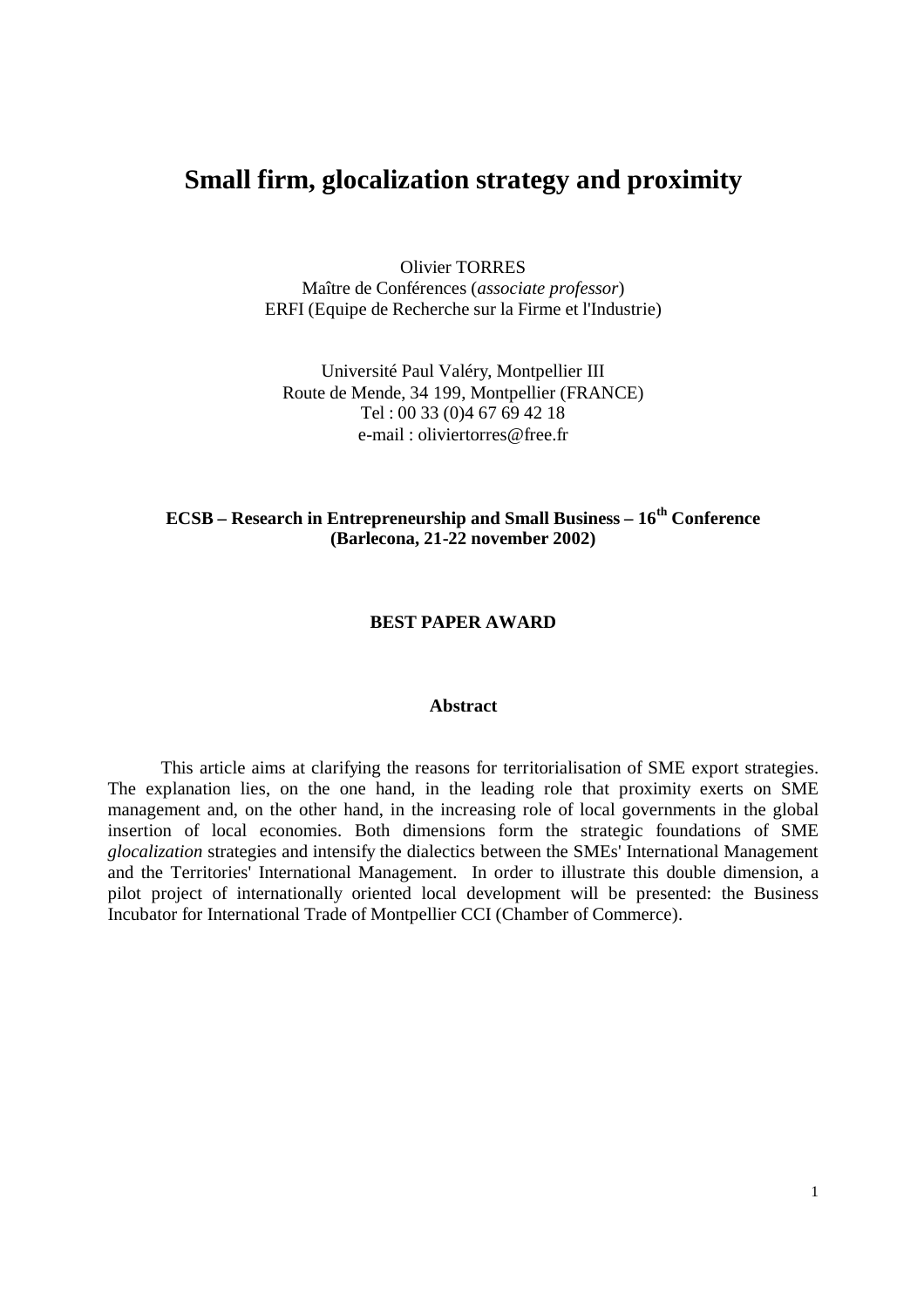#### **Introduction**

In his works devoted to the globalization of competitiveness, Porter shows that the two most promising paths are, on the one hand, globalization strategies based on a high dispersal/coordination of a company's activities (Porter, 1986 ; Bartlett & Ghoshal, 1989 ; Doz et *al.*, 2001) and, on the other hand, industrial districts or local clusters (Porter, 1990 ; 1998 ; 2000). Whereas the first model seems to be particularly adapted to the big multinational firm, on the other hand, it appears that the second is more compatible with the specific management style of small companies. Whereas competition has become global (Agmon et Drobnick, 1994), competitiveness remains highly anchored within the territory (Genosko,1997 ; Budd, 1998).

The impact assessment of these globalizing processes, both for SMEs and for regions, leads one to place the proximity and territory concepts at the centre of the analysis, by suggesting two axes of reflection :

- On the one hand, the smaller dimension constitutes a constraint that leads the SMEs to prioritise the proximity dimension in their management style.
- On the other hand, the proximity territory in which small companies are established may constitute a basis, and even a stepping stone, facilitating the access of the small company towards an international opening.

By pushing the argument further, we could wonder if the proximity constraint could evolve into a proximity advantage. The set of problems which ensues can be formulated according to the following terms : to what extent do territorial insertion and proximity constitute a source of sustainable competitive advantage for a SME which gets involved in an internationalisation process ?

Many examples show that some regions win while others lose. Thanks to their historical background or as a result of deliberate and aggressive territorial development policies, the winning regions are those which managed to build industrial areas with geographically concentrated activities and which are indisputably competitive at a global level. Developing conceptual tools such as the "industrial districts", "innovative milieu", "*systèmes productifs localisés* (localized production systems)", "clusters", has provided a more efficient analytical approach to a highly complex reality. The phenomena of spatial polarization can be found worldwide (Ottaviano and Puga, 1998). Among well-known examples, we can mention the computer industry in the United States (Silicon Valley, Route 128), the film industry (Hollywood, Berlin), the pharmaceutical industry in Bâle in Switzerland, the *haute couture* in Paris or Milan. Sometimes these phenomena of concentration can be limited to the size of a district such as le Sentier district in Paris or a street such as Madison Avenue in New-York where large American advertising agencies are based.

All these concepts suggest that competitive advantages can be gained on a local rather than national scale and that SMEs, whether they are innovative, industrial, family business small craftsmanship firms, can increase their competitiveness on international markets on the basis of a strong local integration.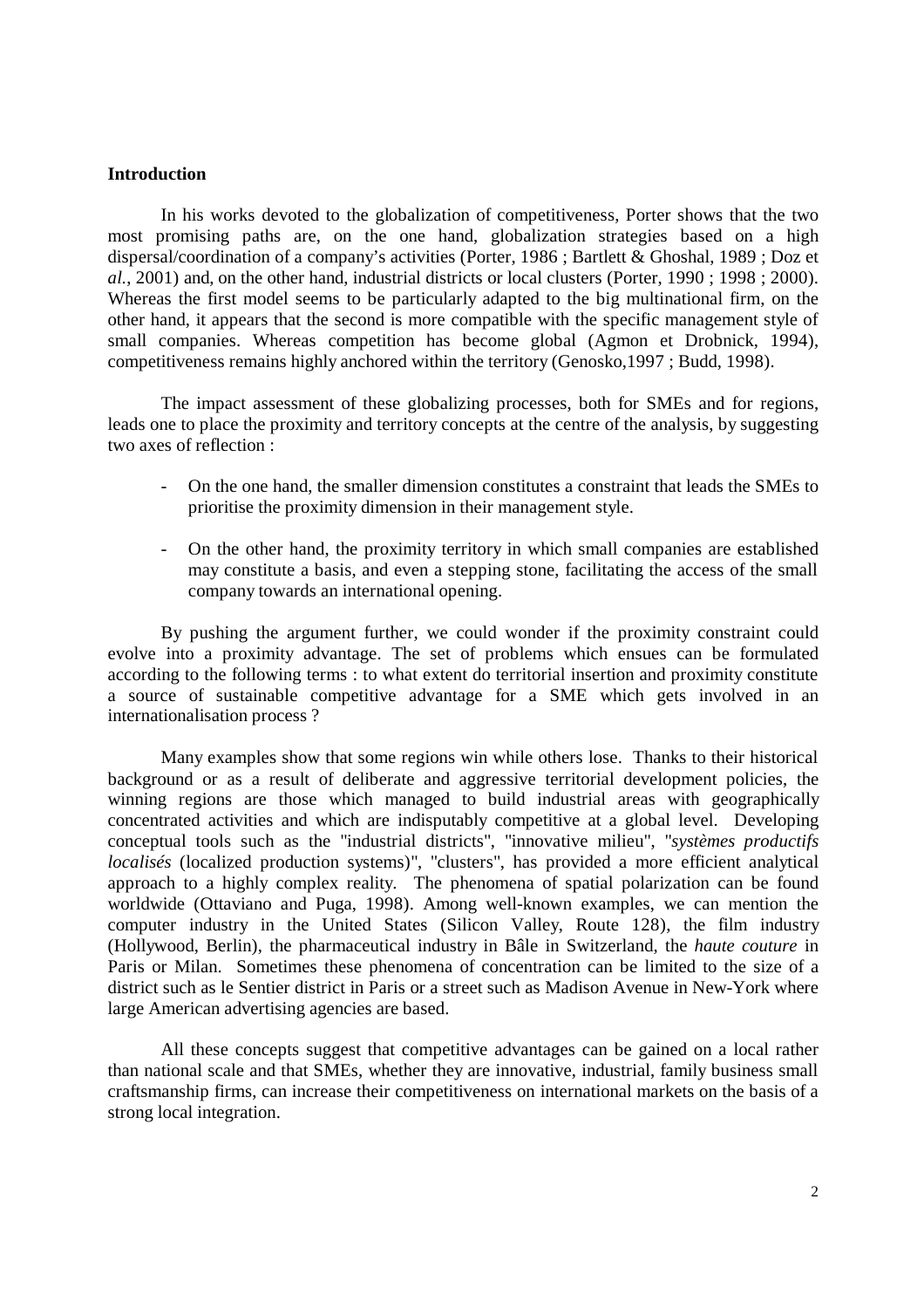If competition has become global, competiveness is still occurring on a local scale. Consequently, several researchers studying SMEs (Johannisson, 1994 ; 1998 ; Keeble *et al.*, 1998; Torrès, 1999) developed a concept that we can describe as a theory of glocalisation, a neologism resulting from the contraction of the terms "global" and "local". This theory is based on the following principle: *proximity plays an active role in the global insertion of SMEs*. Their performance would then depend on the availability and quality of local resources because it is at this level that SMEs first look for their external resources. Most SME internationalising processes are embedded in local positions (Keeble and al., 1998), wich give to territory (of proximity) a crucial role that has to be assessed and integrated in SME internationalising theory.

Several original studies (Léo *et al.*, 1990 ; Deshaies *et al.*, 1992 ; Joyal et al., 2000) have shown that the structure and the quality of the local economic environment are success factors in the internationalising of SMEs. They usually give preference to the region where they are established for all the operations composing the hard core of international activity: transport and transit, financing exports, transportation insurance, and public financial support (Léo *et al.*, 1990).

For all these reasons, we have chosen to use the concept of "internationalising milieu" to define all the players and factors which make the internationalisation of SMEs and of the local entrepreneurial environment easier. First we will explain the characteristics describing a territory as a internationally-oriented milieu, and then we will define the factors favourable to the emergence and the organisation of this kind of milieu.

#### **1. Definition of an "Internationalising Milieu"<sup>1</sup>**

There may be disparities within a territory. Sustainable cooperation relationships may arise in some regions rather than others, encouraging innovation (innovative milieu) learning and industrial exchange (industrial district) or creativity and initiative (entrepreneurial milieu). Some regions also favour interactions between local and international activity, offering a highly dynamic local activity while being easily accessible to the rest of the world. These regions are known as internationally-oriented milieux.

A "*internationalising milieu*" is a sustainable cooperation system ("*milieu*") in which the local players (SMEs, local authorities, public and semi-public bodies, academic research centres, banking institutions...) work together towards creating a internationalising dynamic in order to make local firms more accessible to the rest of the world and the region more attractive on an international scale. A internationalising milieu implies an endogenous dynamic to encourage local firms to develop a globalizing strategy, based on externalities and internationally-oriented proximity interactions. It also requires internationally-oriented proximity agencies, aiming at the coordination of local and global activities, which provide the milieu with its dynamic; this should have a self-strengthening effect on the milieu : the more it is internationalized, the more it becomes internationally-orienting. Several indicators may be used to assess a internationallyoriented milieu :

We prefer the term "milieu" than "cluster". A cluster is a geographic concentrations of interconnected companies and institutions in a particular *field* (Porter, 1998). A milieu is a geographic concentrations of interconnected companies and institutions in a particular *function* (innovation, entrepreneurship, internationalisation..).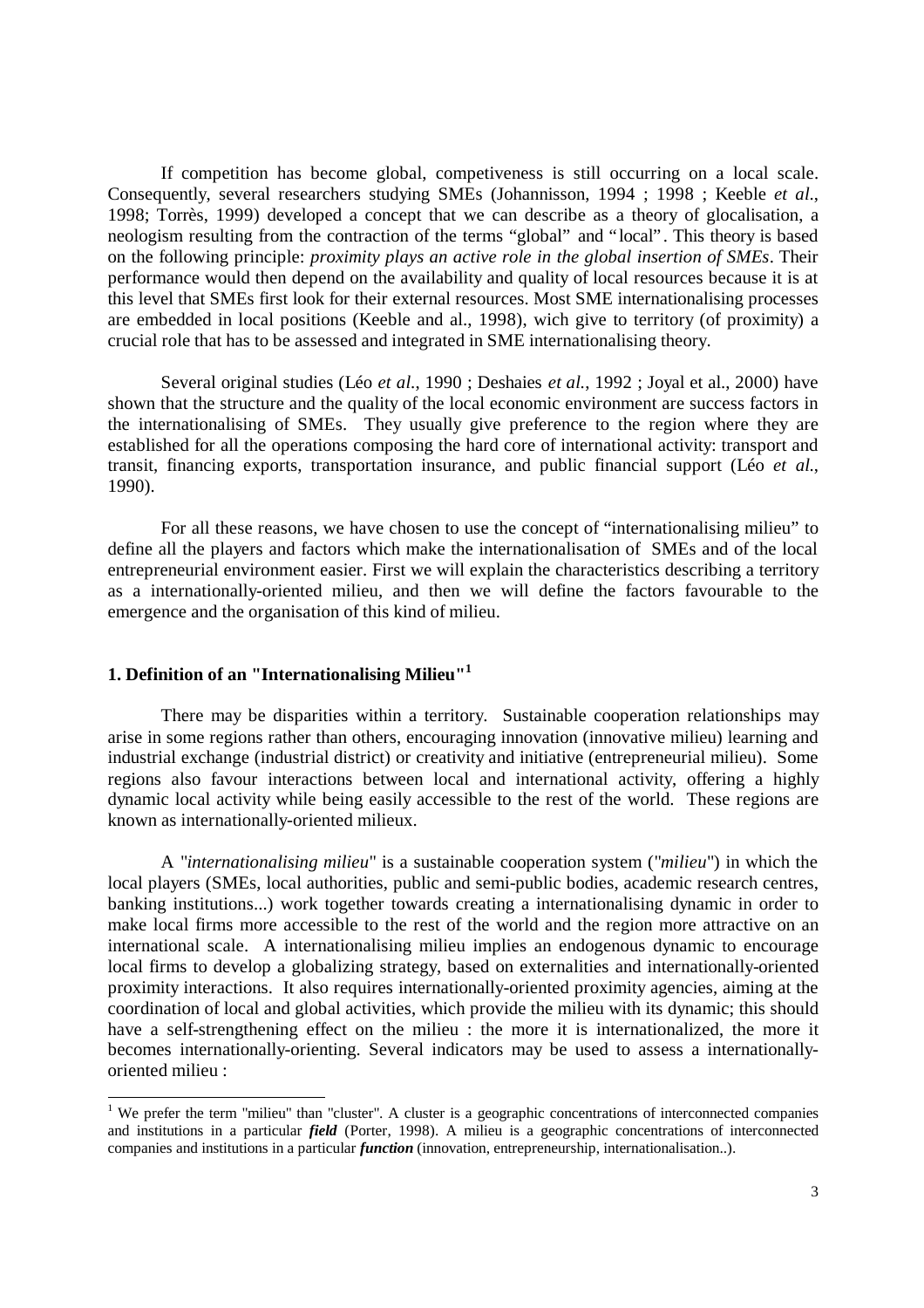Firstly, it should be equipped with high-speed system of communication facilities. A region close to an airport, a motorway or a port is easily accessible, and therefore more attractive. Movements of people and goods are made easier. Having access to a high-output network such as ADSL is also an asset. These are generic resources which will soon be made widely available due to the French policy favouring an equal treatment of the regions.

Secondly, it should have specific resources, which will be crucial in distinguishing between regions. A region hosting famous multinational firms appears as reliable and attractive. The success of the french Sophia-Antipolis technopole is largely due to the setting up of IBM and Texas Instruments there, which attracted many businesses working in the fields of IT and electronics. Today, these activities are among those which generate the largest exports in the region, while the traditional chemical and fashion industries, once the leading activities of the Côte d'Azur, lag far behind. When a internationally-oriented milieu gains a worldwide reputation of excellence, like the Silicon Valley, it attracts more multinational firms, thus generating a cumulative international development. The polarisation of firms with an international strategy or multinational firms leads to a culture of globalization. Dynamic exporting groups will emerge; firms operating on the national market only will be encouraged to develop a globalizing strategy when in regular contact with similar firms which have had an international activity for several years. Contacts with international firms with experience can make the globalization procedure easier for starting businesses.

Moreover, the presence of international and multinational companies will give rise to a shared concern for quality among all the stakeholders of the territory. Requirements in terms of ISO standards will be the norm. The internationalising milieu can also be defined as a productive space where international standards prevail. The density of ISO- certified companies is a quantitative but also a qualitative indicator (ISO 9001 being preferable to ISO 9002 and to 9003… ) of the internationalising nature of a milieu. The more the current changes imply the development of international relations, the more the milieu is internationalised and becomes internationalising.

The internationalising nature of an milieu depends also on the attitude of the larger companies which are able to facilitate the SMEs' global insertion . A company such as EDF (The French electricity company) for example, frequently carries out "piggy-back" operations<sup>2</sup> for its SME customers. The presence of a large foreign community (migrant workers, foreign students, expatriate executives of multinational firms) is also a factor which can strengthen international economic links between the region where they live and the different countries from where they come.

The internationalising milieu are also characterized by the number and quality of service providers in the field of international management. The density of import and export companies or of consultants in international development is an asset which differs according to the implantation territory of the company. Furthermore, the regional training offer in international management, particularly adapted to SMEs, can also instil international ambition in local

-

<sup>&</sup>lt;sup>2</sup>The "piggy-back" is an operation by which a company, generally a SME, is "conveyed" abroad thanks to the support of a big company which gives it access to its international network. The service of "piggy-back" can range from the simple supply of information concerning a country to making available a commercial branch, even to accompanying the SME abroad .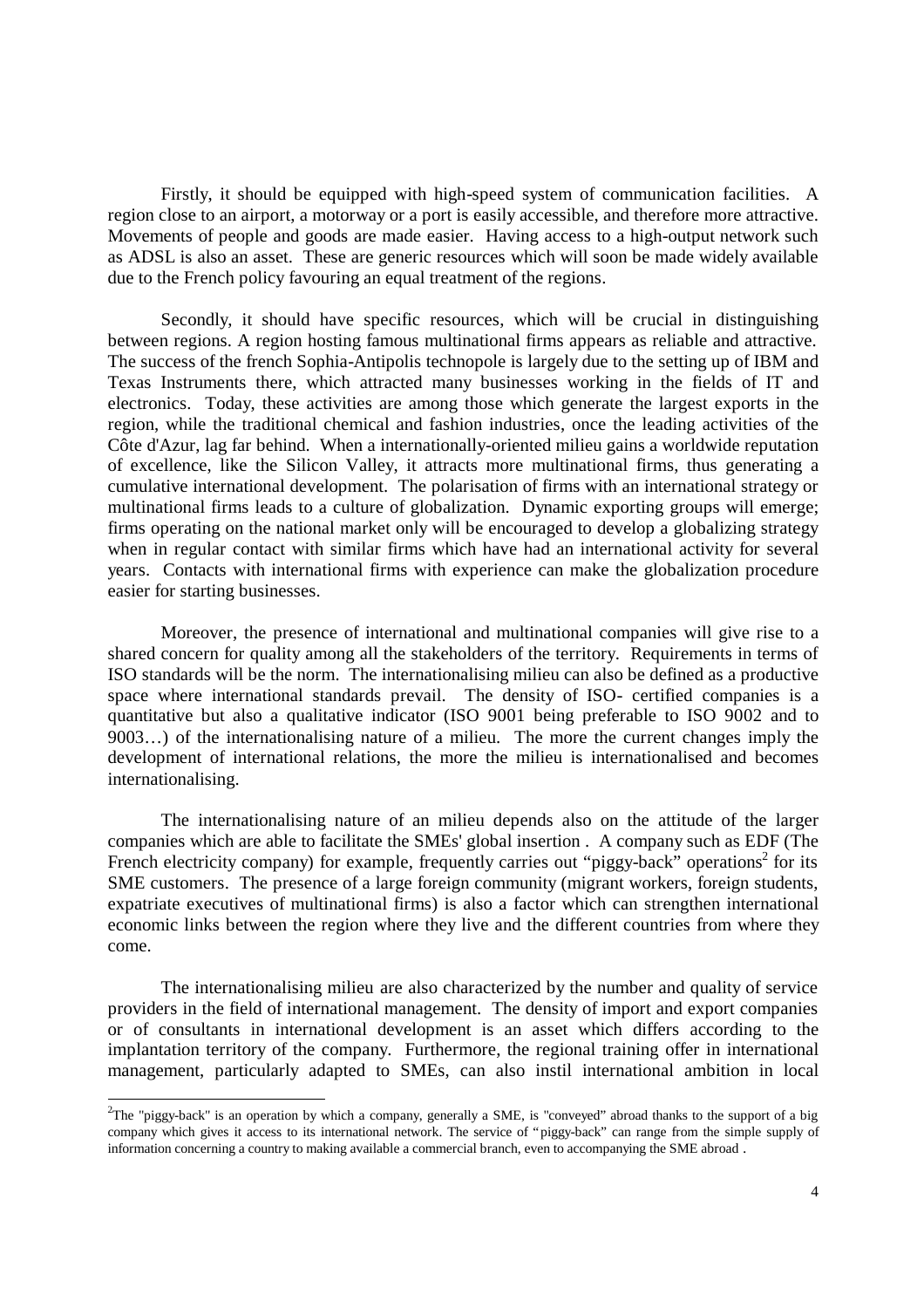companies. Students from a business school or a university, trained in international management, create by their mere presence and their initiatives a favourable environment for the international insertion of a region and its firms.

Many public or private organisations also aim at supporting foreign trade and facilitating access to the world market. We call them "internationally-oriented proximity structures". The Chamber of Commerce (CCI) is often endowed with an external service which regularly organises prospecting missions abroad. The Regional Delegation for Foreign Trade (DRCE) contributes a lot, often in the form of subsidies (FRAEX, a FACE programme), and notably facilitates connections between local companies and Poles of Economic Expansion (PEE) localized in almost all the countries of the world. One of the DRCE duties as well, is to favour contacts between local small firms and the network of foreign trade counsellors. These are generally experienced professionals in international management prone to transmit newcomers in the sector the benefit of their experience. Such a networking strategy also rests on private associations. The Exporters' Club for example, is a national association which has a delegation in all the French regions. This club regularly organises meetings among the professionals of international trade and makes member firms, generally SMEs, aware of the difficulties and specificities of international trade. The aim of this club is also to ease the transfer of experience in international trade between the different member companies. It works like a locally-centred network with an international scope.

In short, most SMEs do not get involved at an international level by themselves but thanks to the contribution of a varying number of players operating within the same territory. This is the territorial dimension of SME internationalisation included in the concept of internationalising milieu. This concept can be described by means of four criteria referred to as the four "D's": Density, Diversity, Dynamics and Directionality<sup>3</sup> (in the double meaning of Governance and Strategy). The first two criteria are quantitative and easily observed. The last two criteria are qualitative and require on the contrary in-depth investigation to assess their intensity.

The density, diversity and dynamism of foreign intermediate trade operators constitute each region's individual resources. Unfortunately, the general impression they give is too often that of a scattering of strengths and means. The measures of mutual assistance and support are multiple and each organisation, to preserve its identity, develops its own strategy. It appears necessary to coordinate the efforts of this heterogeneous entity in many regions. In other words, the major drawback in many areas consists in poor, even nonexistent, local governance. It is precisely at this level that territorial authorities can make a useful contribution.

#### **2. The role of territorial authorities in internationalising milieu**

The emergence of synergies is rarely spontaneous, even less automatic. The interconnections between firms and institutions are necessarily a long term process. Common work habits can only develop over the mid or long term. To accelerate the networking process, territorial authorities can play an essential part bearing in mind what Fourcade (1993) calls *network activation*. Montpellier's Technopole is an outstanding example.

1

 $3$ This fourth dimension "directionality" was suggested by Colette Fourcade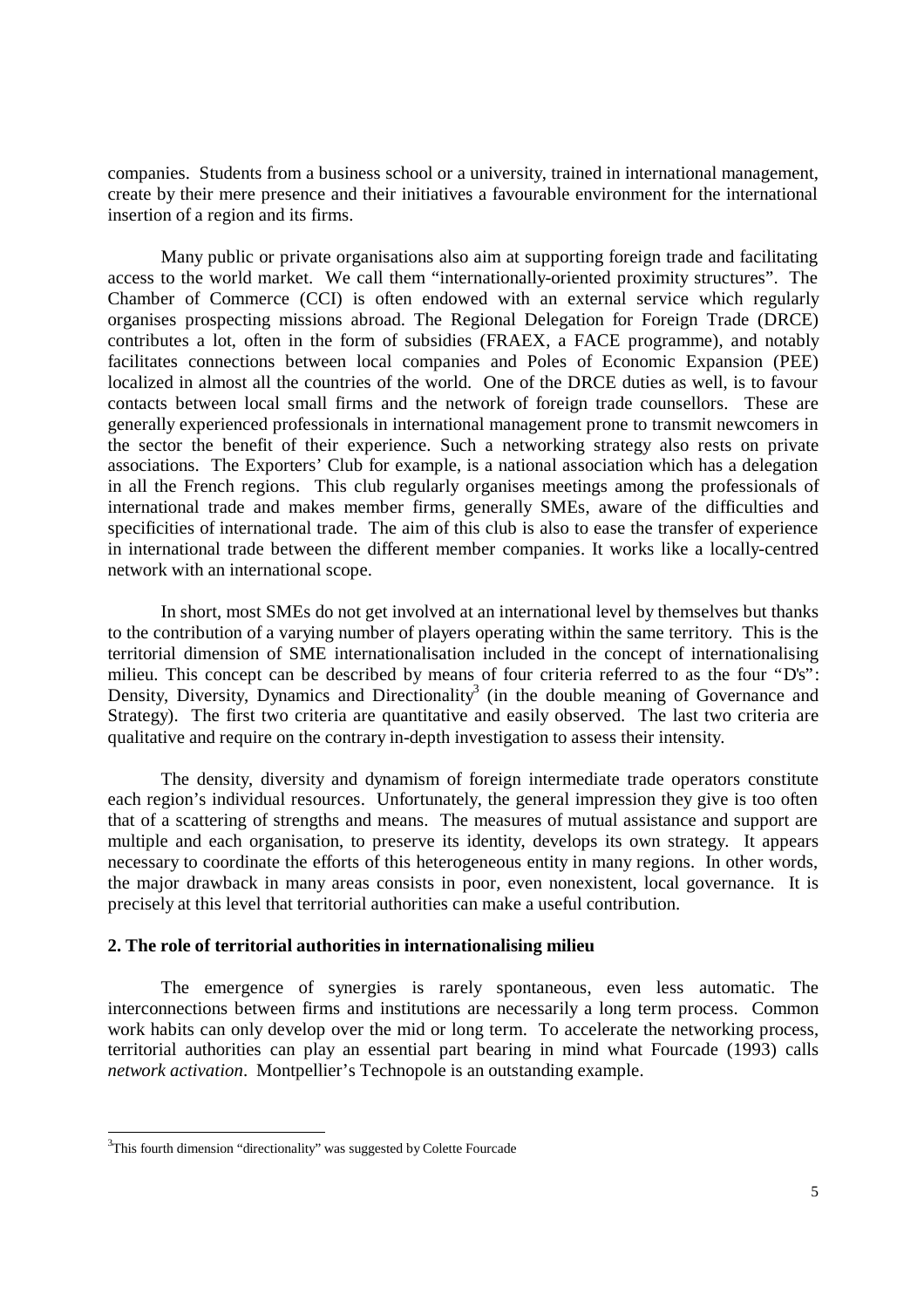In this region, the economic infrastructure is essentially made up of small businesses, without any industrial specialisation or common industrial history as opposed to industrial districts. Nevertheless, this region's asset lay in the large university scientific centre and numerous research institutes. However, most research laboratories worked on basic research programs, hardly transferable to small firms. Thus, small businesses could not get into territorial networks. The territorial authority, i.e. the Montpellier district, therefore undertook two series of measures. On the one hand, the strengthening of local operators' "connection" to public and para-public generic networks like ANVAR (National Agency for Research Development) or CRITT (Regional Centre for Innovation and Technology Transfer), all enhancing the circulation of information. On the other hand, the creation of intermediate operators such as the European Business and Innovation Centre, the "Cap Alpha" business incubator, developing the emergence and strengthening of small innovative firms. Over the last ten years, this business incubator has supported more than two hundred firms while creating 3000 direct and indirect jobs in the Montpellier region. Thanks to the success of such a development, the Montpellier Agglomeration today plans to enlarge the hosting area by creating a new structure, "Cap Omega".

Recently, the structure of Montpellier's Mediterranean Innovation Centre (MMT), in partnership with the County Council of Hérault and, more particularly, the new structure created in 2000, the IRDT (Technological Development Research and Innovation) and the ADIT (Agency for the Development of Technological Information) created a Internet portal that federates most of the laboratories and research centres of Montpellier's three universities. This electronic portal (*Montpellier123.com*) essentially aims at ensuring the availability of localised resources and skills within neighbouring research laboratories. The electronic portal is expected to lead to a stronger interaction between academic skills and industrial needs. The purpose of the portal is to facilitate exchanges between a supply of academic skills and a demand for skills from small and very small-sized businesses. The method consists in simplifying academic knowledge and skills, to make them accessible and understandable to the general public.

Through these examples, we can note how fundamental the role of territorial authorities is, above all when development relies on SMEs. However, if the networks of innovation centres aim at spreading innovation to territorial firms, and particularly to the smallest ones, they must not be limited to local operators only. Some actors like universities or research laboratories can integrate international innovation networks. The innovation centre network will directly or indirectly benefit from these relations. Thus, the local innovative network enables small firms to come out of their isolation regarding innovation, while giving them, through connections between international networks, access to a technological environment that by far transcends the local territory. Fourcade (1993) describes the phenomenon as *transnational transnetwork synergies*.

So it appears that the competitive advantage of a territory is based on the ability for the different public and private players of the region to fit into interdependence relationships, which develop at a local as well as an international level. However these relations do not occur overnight. They take shape over time and there are many obstacles. SME owner-directors are reluctant to fit into network structures for fear of losing their autonomy and their independence. The network activation implemented by territorial authorities is thus all the more significant. These authorities also need to make sure that the territory does not retreat into excessive isolation. Research and advanced technology centres and territorialized networks have to engage with the rest of the world. The ability of a territory to last depends highly on national and above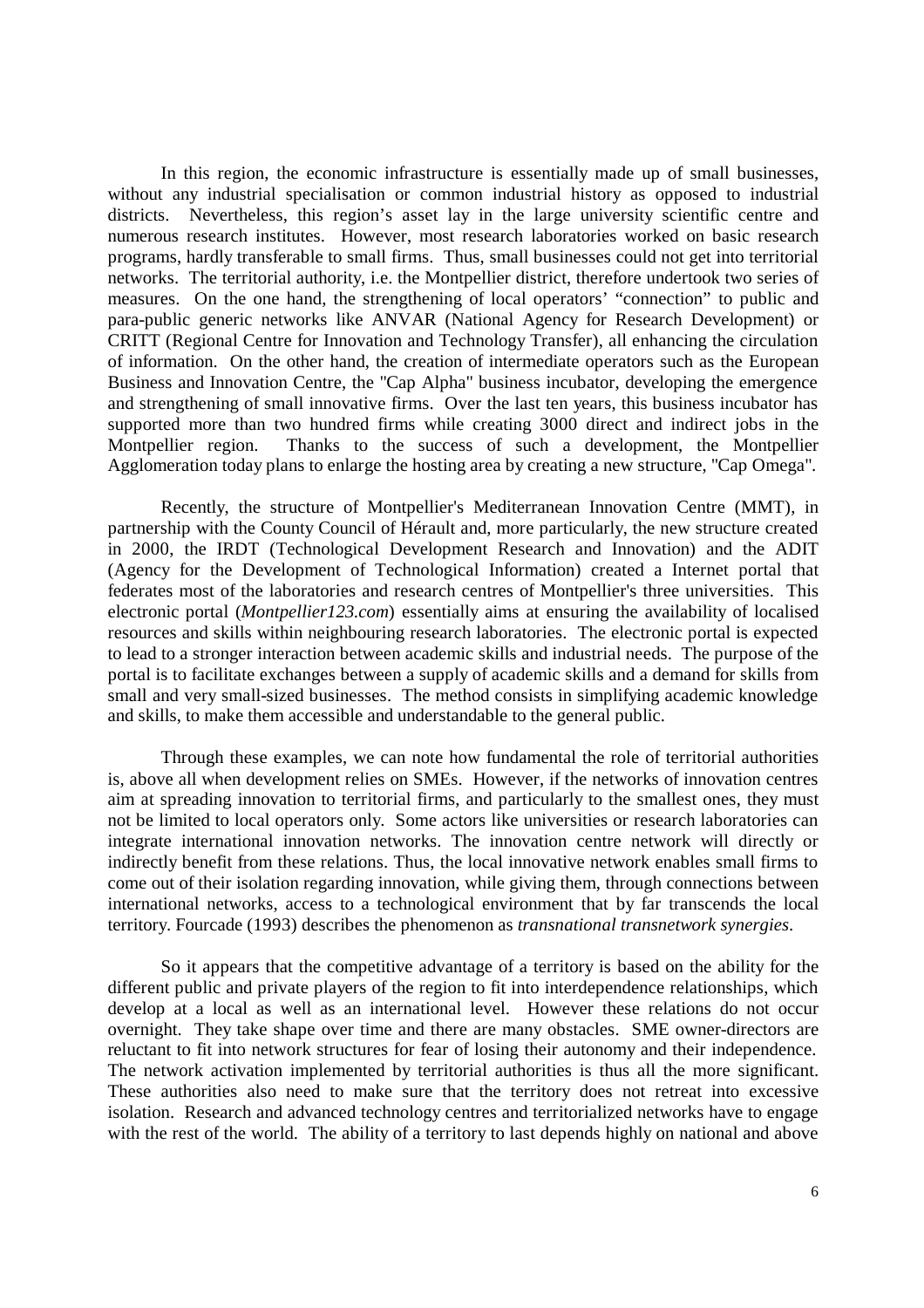all international extra-territorial relationships which local operators have established with other partners. Territorial authorities have to increase access to resources and skills spread throughout the world. For instance, as far as financing is concerned, the European Regional Development Fund (ERDF) is a European policy tool which notably aims at promoting cross-border and transnational projects involving SMEs from the countries of the community. This European financing is meant to assist SMEs with their entrepreneurial approach abroad, with obtaining partnerships or with achieving a technological research-development project. However, SMEs often find it very difficult to apply for these grants because of the difficulties they have in filling in grant application forms which seem too "technocratic." Some territorial authorities, eager to siphon off financial aid from European structural funds and aware of this problem, have hired experts who are whose function is to make the steps to obtain these funds easier. Access can only work if a junction of the local network makes it possible to be connected to the global network. In other words, authorities have to organize their actions taking into account the proximity principle which governs the functioning of SMEs. Between two equivalent potential partners, an SME owner-director would rather choose the closer one. But the consequence of this proximity principle is that beyond a certain distance, the system is no longer obvious for a company whose resources are limited and whose skills, in terms of keeping up with technological innovations, are undersized.

In other words, it is not worth informing SME managers about existing European aid without at the same time giving the name of the department or competent person able to explain and assist. In other words, what first gives accessibility is proximity. Accessibility is the insertion of the global within the local.

In such conditions, the role of territorial authorities consists in identifying the best networks that create wealth and connecting network junctions to their territory. There is no accessibility in a network if there is no efficient and relevant proximity intermediary in the local area. It is not worth multiplying national or European aid or projects if we do not take the care to localise as close as possible to the operators, i.e. regions, even departments or cities, proximity measures of assistance and support.

Globalisation radically transforms the territorial issues and induces new missions among territorial authorities. The national territory is less and less homogenous, it is becoming fragmented and different, inviting new reflections about the notion of cohesion<sup>4</sup>. We are also shifting from a logic of development based on regulation and distribution to a logic of competitiveness and competition which implies a real management of territories in the administrative sense of the word. The proliferation of terms such as territorial strategy, territorial marketing, territorial prospective illustrates this managerial trend. Lastly, globalisation reduces the importance of the national scale and strengthens international prospects. In only a few years, we went from a national territory development to an international management of local territories.

 4 See for example the world congress on *local clusters in the world economy* organised by DATAR (2001).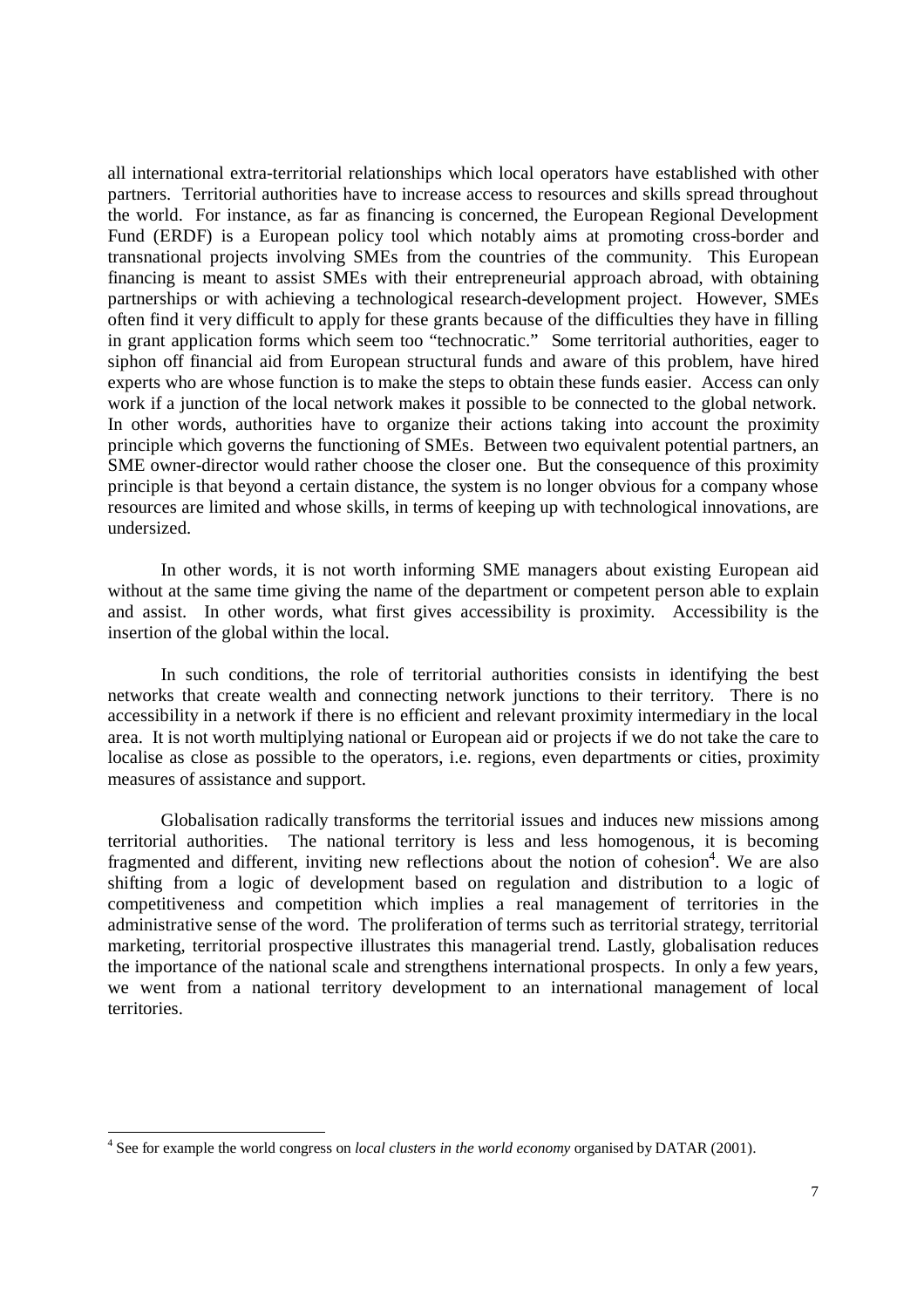## **3. The Business Incubator for International Trade of Montpellier as an illustration of** *internationalising milieu*

The example of a project currently being set up, implemented by the Foreign Service of the Chamber of Commerce of Montpellier, will serve as an illustration. Since 1998 and initiated by the foreign service director, the Chamber of Commerce has overseen the setting up of eight export groups. An export group is a group of small companies (from 3 to 5 in general) more often set up as a non-profit making organisation (conforming to the law of 1901) to be able to employ a time-sharing export executive. This organisation is flexible and completely adapted to SME characteristics because a small company exporting for the first time cannot afford to pay for the salary of a full-time export executive. One possibility is to resort to a kind of employment mutualisation to share both cost and risk. This system first requires, of course, a detailed feasibility study (namely the search for partners for the export group, balance of company sizes, assessment of synergies, avoidance of highly competitive situations to minimize subsequent conflicts of interests, common strategic studies, contract for employment and use of human resources on a time-sharing basis). The export groups' efficiency needs a strong proximity between players : geographical proximity to avoid the time-sharing export executive from spreading himself to thinly but also strategic proximity to set targets and work out a compensation plan for the time-sharing executive (incentive plan based on contracts and/or export volume).

The export group is a management facility which fully reflects the problematic at hand. This organisation is first of all very local in essence because geographical proximity is an essential constraint to make interaction easier between the various members of the group. Then, by making it possible for staff specialised in international trade to join local SMEs, this system has an international outlook. This kind of initiative corresponds to our concept of internationalising milieu. The predominant function of a territorial community in its capacity to gather companies together around a common strategic and organisational project is highlighted in the concept, as well as the network-mode, because the group is a particular type of association between SMEs. This system thus strengthens the density, the diversity and the dynamism of the internationalising milieu.

To benefit from this experience and to pursue more systematically the export group path, the foreign service aims to create a Business incubator for International trade. A real system of local development for international trade, this project is totally in line with the notion of local learning because it is innovative, pioneering, a creator of new structures, and based on knowledge and experimentation.

To provide the financing for this Business incubator planned to be located near the airport of Montpellier, the Chamber of Commerce has called upon the General Council of the department of Hérault within the scope of its territorial agreements and upon the Regional Industry, Research and Environmental Authority (DRIRE) to obtain European financing. The Foreign Trade Regional Department (DRCE) and the Foreign Trade Consultants network have also been approached to assist in the preparation and coherence of the presentation, within the framework of regional support and aid for foreign trade. Finally, and less predictably, the foreign service has invited the participation of the DESS (postgraduate degree specialised training courses) specialised in *International Management of SMEs and Territories* of the universities of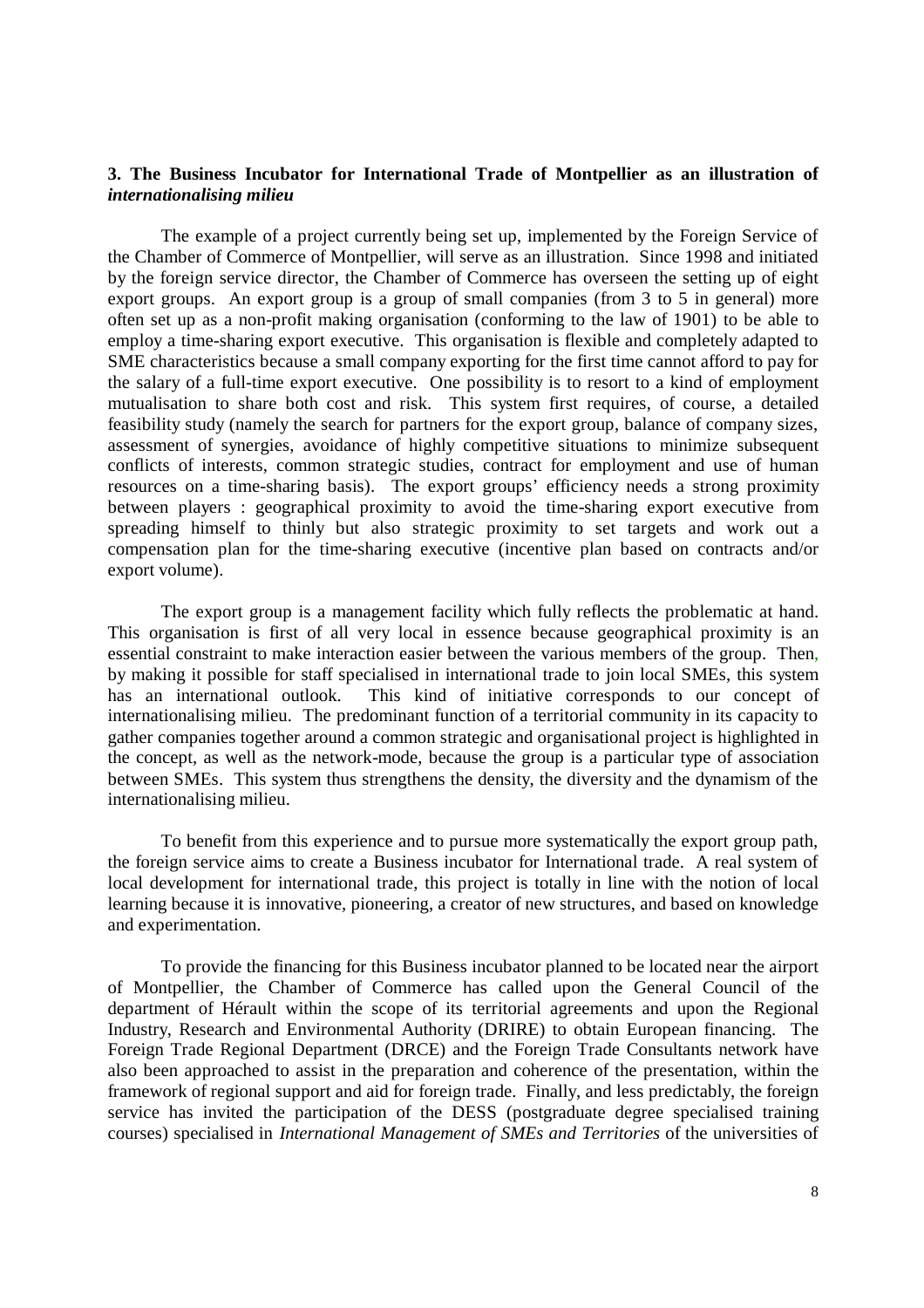Montpellier. This approach aims at making it easier to train future export executives in order to meet the needs of the Business Incubator. This project fits into the local framework insofar as the DESS already includes alternating training periods in its educational project in order to train future time-sharing export executives.

The project has obviously taken a new dimension because of the increasing number of local organisations, and appears as a real collective project for local development with an international orientation. Firstly, this project aims to set out the conditions of a long-lasting local development and secondly to offer a link between local and global environments in order to connect more easily SMEs to the rest of the world. The foreign service of the Chamber of Commerce carries out what Fourcade (1993) has called the *networking activation* and, in this way, the fourth dimension of the internationalising milieu : directionality is introduced. This foreign service has become the coordinator of a collective project based on the past experience of the eight export groups. This project will give the opportunity to assert the technological dimension of company internationalisation. The international context is an ensemble of techniques, specific to international trade (incoterms, exchange rate management techniques) but is also a state of mind, a new logic on which depends company performance in the face of internationalisation. The technological characteristic of this project suggests the integration of the most stringent quality requirements. The fundamental objective to achieve this aim is obtaining certification according to the AFNOR  $X50-770$  standard – a standard certifying business incubators since 1997 in France. This standard will guarantee the best level of professionalism as far as international support is concerned, and will represent a stimulating challenge for the business incubator members.

Moreover, this project strengthens "*institutional thickness*", according to Amin and Thrift's expression (1994). "This thickness is much more than the mere presence of institutions at the regional level. It is determined by a high interaction level and mutual awareness of common aims. In other words, regions have to adopt the principles of continuous training and knowledge creation. They have to become learning and knowledge creating regions." (Keane and Allison, 1999). The project of Business Incubator for international trade fits into this perspective.

Institutional thickness shows itself through an integrated network of supporting organisations and institutions including companies, financial institutions, chambers of Commerce (CCI), training institutions (universities, secondary education), employers' associations, local political authorities, development agencies, innovation centres (incubators) local government offices and regional government services. Thickness is not limited to the presence of institutions but it also comprises interaction synergies, collective representations and common aims. "Institutional thickness favours confident relationships, stimulates entrepreneurship and consolidates industry local embeddedness" (Amin and Thrift, 1994). This is a federative project since it impulses the development of export groups and aims to network them in the context of the Business incubator. There is therefore a double mutualisation: on the one hand, SMEs belonging to export groups are mutualising, and on the other hand the different groups within the business incubator for International Trade are mutualising too.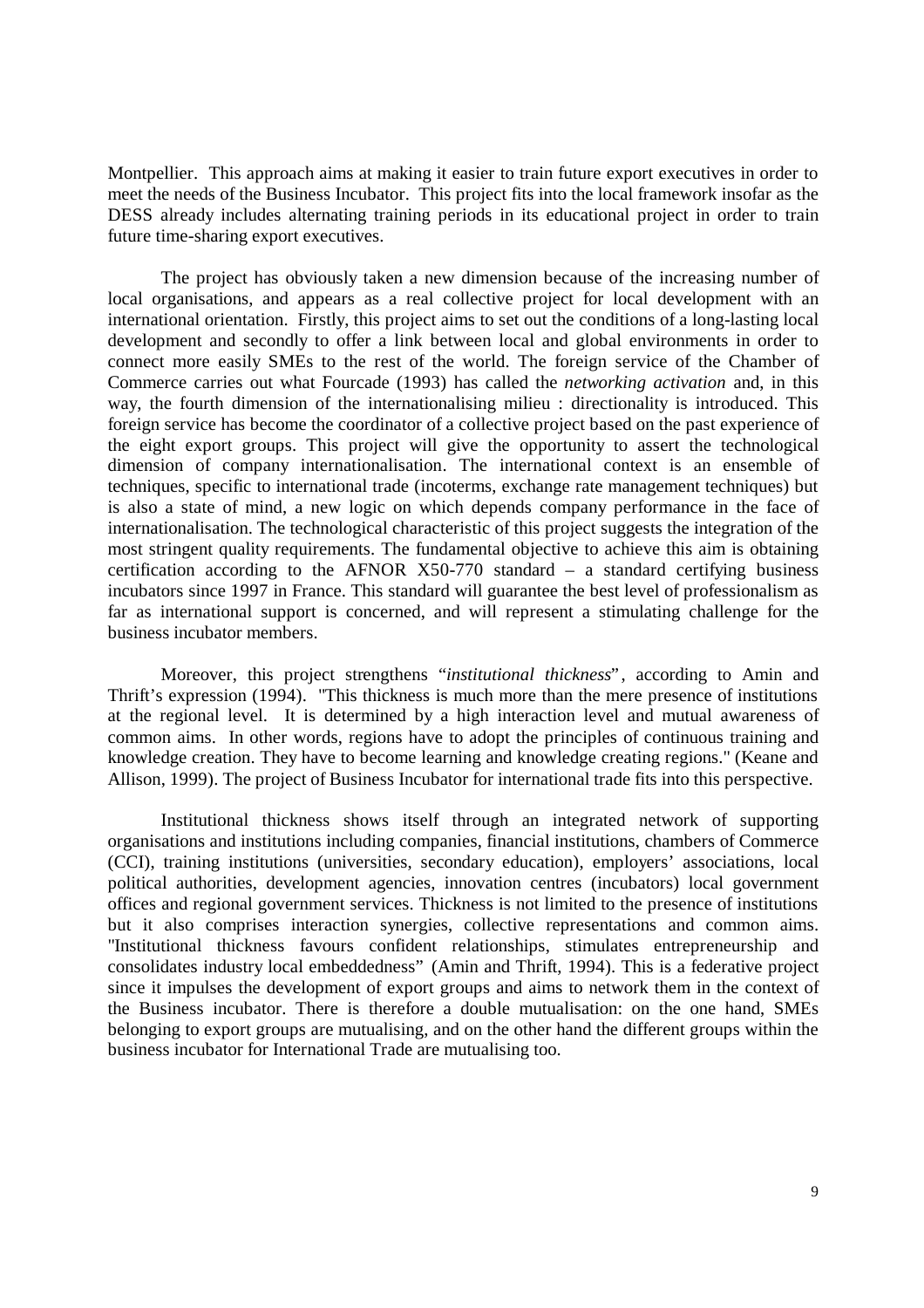#### **Conclusion : the Win-Win-Win perspective**

In this study, globalization is seen as a particular kind of innovation that justifies an approach in terms of milieu but only if proximity structures for innovation support (of the incubator type, technopoles, venture capital) are replaced by internationally-oriented proximity structures (such as the External Service of consular offices, export clubs, regional agencies for territorial marketing, like DATAR in France… ). The analysis of SME glocalization strategies in terms of "internationalising milieu" appears to be profitable because it helps to understand how SMEs can reconcile the globalization constraint with the logic of proximity linked to their management style. Moreover, it can show that SME glocalization is not a one-off autonomous action but a real process, permanently calling upon external resources. This concept suggests that most of the SMEs do not act on their own in the international field but only with the help of companies in the area where they are set up. Exporting does not necessarily mean leaving the local area. On the contrary, an exporting SME is going to prefer proximity skills and therefore globalization depends – no matter how surprising this may seem – upon local development. Globalization is not incompatible with a local establishment. Highlighting the territorial dimension of SME glocalization strategies must encourage territorial authorities to take this dimension into account. Local development strategies cannot be reduced to the local dimension only, but must be part of the globalization of the economy. Management of the local in favour of the international is a concept which should become more important in the future, and should become a fundamental objective for local development strategies. In front of globalization, SME management must be linked to management of territories. That is what we call *internationalising milieu*. Territory is no longer neutral and seen as a simple receiver but becomes a strategic variable that makes easier the insertion of the company into its environment both local and global and encourages community behaviour.

In contrast to the globalization strategies of multinationals which consider territory as a simple geographic area with physical or economic characteristics which are directly exploitable, one can propose *glocalization strategy* that combine both a high global integration and a high local intregration, more in keeping with SME management specificities. Thus, territory becomes part of the strategic formula that the company must take into account. Glocalization highlights the existence of a dialectic relationship between SME Global Management and Territory Global Management. It also suggests a more intimate link between territorial community economic development strategies and company strategic decisions, between public and private spheres, in short, a business philosophy based on the *Win-Win-Win* (Baudry, 1999). As far as we are concerned, Win-Win-Win refers to a business situation in which all players are winners (Win-Win game of the Game Theory) and to which we add a third player in order to integrate the territorial dimension. Some projects, more than others, create positive synergies for players but also create positive externalities, which are profitable to territory as well (job creation, trademark valorization, strengthened industrial and technological potential). The Win-Win-Win theory is an incentive to integrate territory in the actors' business strategies. It leads to a business philosophy based on a value creation, cooperation and above all long-term development, in which the main motivation for action is to win along with the others ("I win, you win and territory wins"). This philosophy is the opposite of the classical competitive game leading to a winner-loser configuration which is very often associated with environmental disorders (contamination, unemployment, multiplication of mergers, etc.).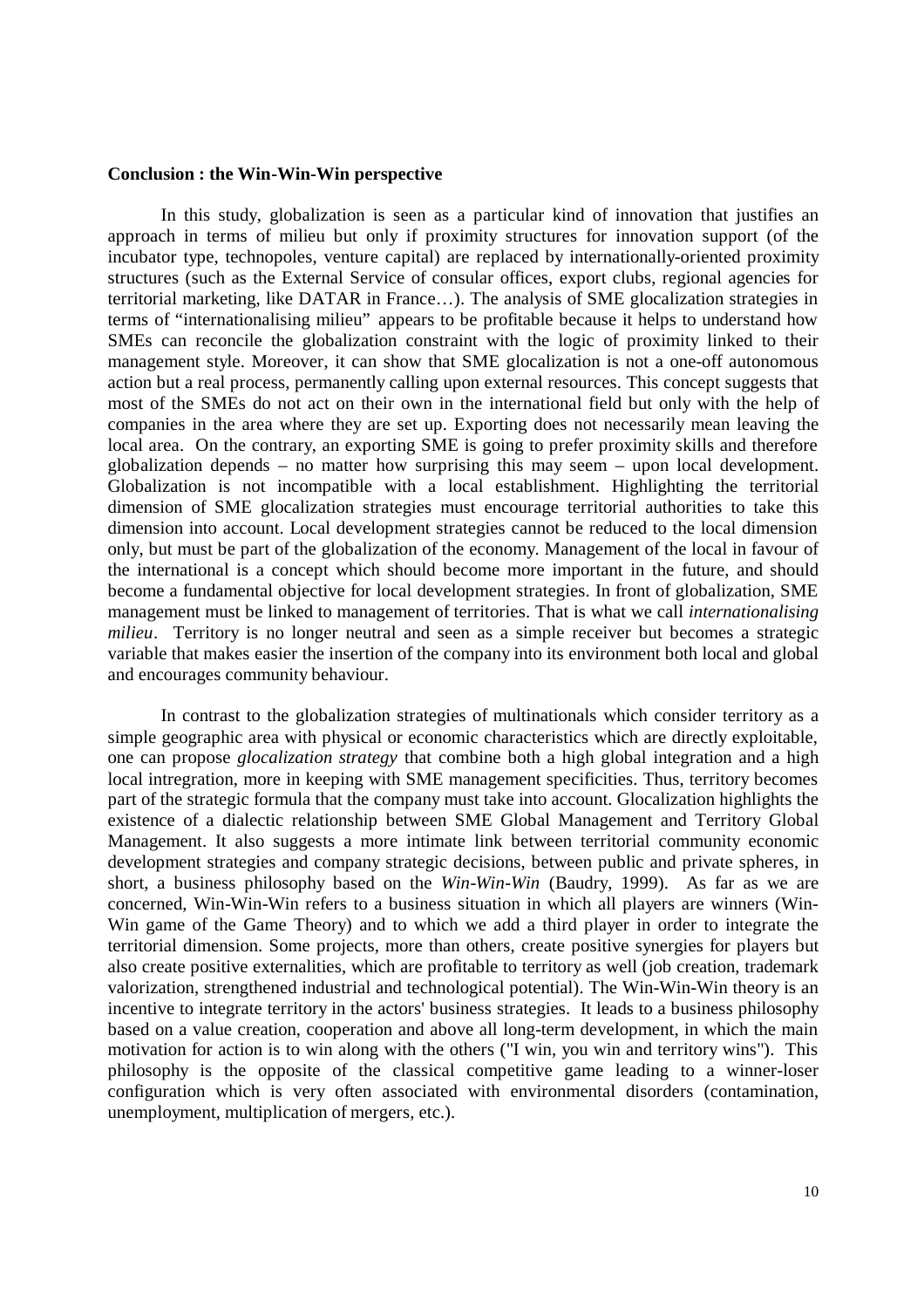# **Bibliography**

AGMON T. and R.L. DROBNICK (1994), *Small firms in global competition*, Oxford University Press, 142p.

AMIN A. and N. THRIFT (1993), "Globalization, institutional thickness and local prospects", *Revue d'Economie Régionale et Urbaine*, n° 3, p. 413-418.

BARTLETT C.A and S. GHOSHAL (1989), *Managing across borders*, Boston, Harvard Business School Press.

BAUDRY P (2002), *The other side : Understanding Americans to undestand the French*, WDHB Consulting Group, San Francisco, www.wdhb.com/en/publications/weblivre.php3.

BUDD L. (1998), "Territorial competition and globalisation : Scylla and Charybdis of european cities", *Urban Studies*, Vol. 35, Issue 4, p. 663-685.

CREVOISIER O. (1997), Financing Regional Endogenous Development: the Role of Proximity Capital in the Age of Globalization, *European Planning Studies*, Vol. 5, n° 3, p. 407-417.

DATAR (Délégation à l'Aménagement du Territoire et à l'Action Régionale) (2001), *local networks of entreprises in the world economy*, world congress on local clusters, january, Paris, 216p.

DESHAIES L ; P.A JULIEN and A. JOYAL (1992), "Le recours au milieu par les PME québécoises exportatrices", *Canadian Journal of Regional Science*, Vol. XV, n°2.

DOZ Y ; J. SANTOS and P. WILLIAMSON (2001*), From global to metanational – How companies win in the knowledge economy*, Harvard Business School Press, 258p.

FOURCADE C. (1993), "Networking strategies for small firms coping with globalization", in HUMBERT M (ed), *The impact of globalization on Europe's firms and industries*, London, Pinter Publishers, p. 211-223.

GENOSKO J. (1997), Networks, Innovative Milieux and Globalization: Some Comments on a Regional Economic Discussion, *European Planning Studies*, Vol. 5, n°3, June, Special Issue: Globalization, Regional and Local Knowledge Transfer, p. 283-298.

JOHANNISSON B. (1994), "Building a "glocal" strategy - internationalizing small firms through local networking -", 39ème Conférence Mondiale de l'ICSB : "*Les PME/PMI et leur contribution au développement régional et international*", 27-29 juin, Strasbourg, p. 127-135.

JOHANNISSON B. (1998), "Personal networks in emerging knowledge-based firms : spatial and functional patterns", *Entrepreneurship and Regional Development*, Vol. 10, Issue 4, p. 297-312.

JOYAL A ; L. DESHAIES and S. MC CARTHY (2000), "The dynamism of manufacturing SMEs in the North-Atlantic Islands : a case study", *Canadian Journal of Regional Science*, Vol. XXIII, n°2, p. 233-248.

JULIEN P.A. (sous la direction de), (1998), *Les PME, bilan et perspectives*, Economica, Paris,  $2<sup>ème</sup> édition, 351p.$ 

KEANE J. and J. ALLISON (1999), "The intersection of the learning region and local and regional economic development: Analysing the role of higher education", *Regional Studies*, Vol. 33, n° 9, p. 896-902.

KEEBLE D ; C. LAWSON ; H. LAWTON SMITH ; B. MOORE and F. WILKINSON (1998), "Internationalisation processes, networking and local embeddedness in technology-intensive small firms ", *Small Business Economics*, Vol, l1, p. 327-342.

LEO P.Y ; M.C. MONNOYER-LONGE and J. PHILIPPE (1990), *Stratégies internationales des PME*, Economica, Paris, 242 p.

OTTAVIANO G.I.P and D. PUGA (1998), "Agglomeration in the global economy : a survey of the *new economic geography*", *World Economy*, Vol. 21, Issue 6, p. 707-731.